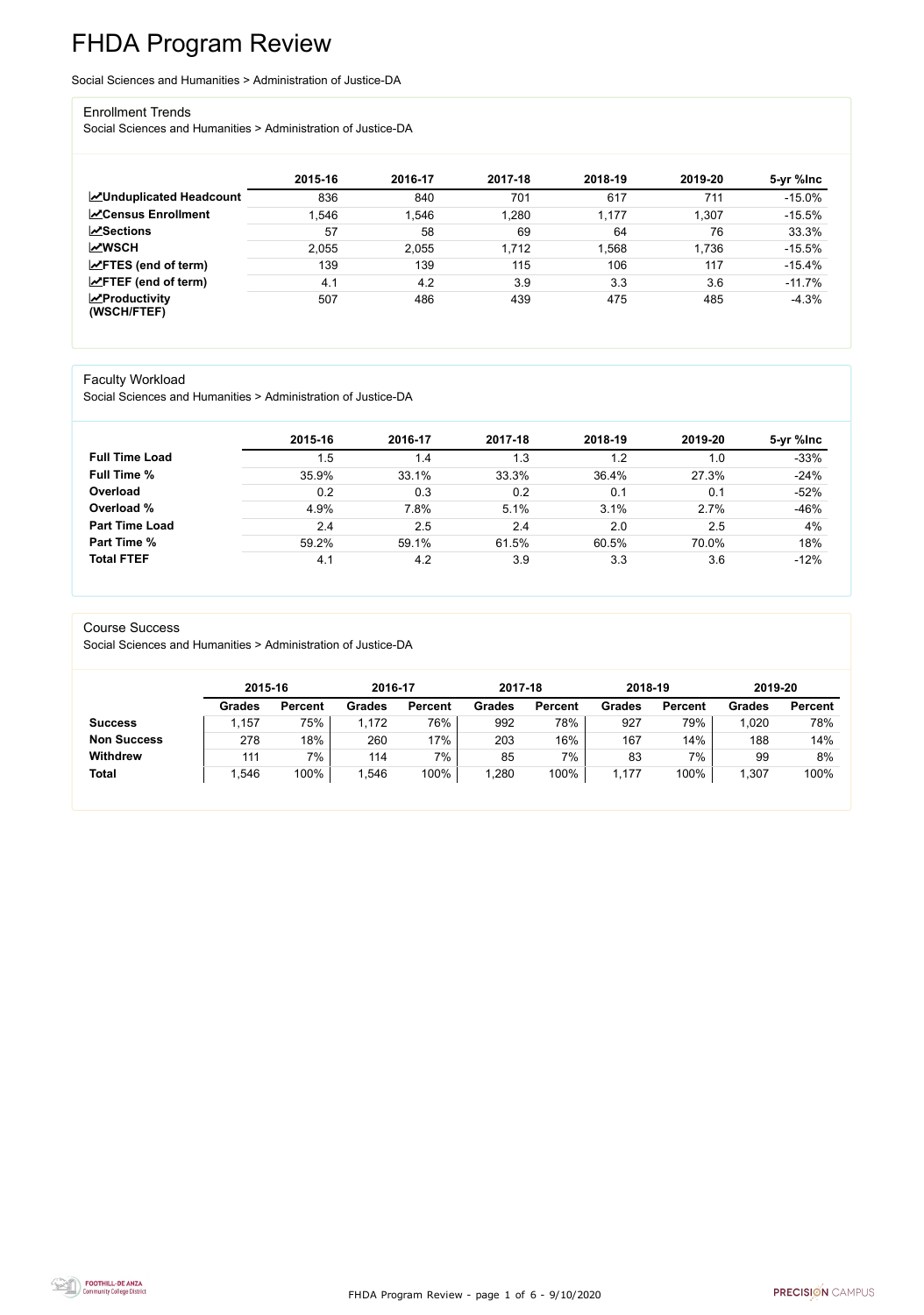FHDA Program Review - page 2 of 6 - 9/10/2020



### Course Success for African American, Latinx, and Filipinx Students

### Course Success for Asian, Native American, Pacific Islander, White, and Decline to State Students

|                    | 2015-16       |                | 2016-17       |                | 2017-18       |                | 2018-19       |                | 2019-20       |                |
|--------------------|---------------|----------------|---------------|----------------|---------------|----------------|---------------|----------------|---------------|----------------|
|                    | <b>Grades</b> | <b>Percent</b> | <b>Grades</b> | <b>Percent</b> | <b>Grades</b> | <b>Percent</b> | <b>Grades</b> | <b>Percent</b> | <b>Grades</b> | <b>Percent</b> |
| <b>Success</b>     | 646           | 70%            | 694           | 74%            | 615           | 75%            | 544           | 77%            | 565           | 74%            |
| <b>Non Success</b> | 203           | 22%            | 177           | 19%            | 150           | 18%            | 114           | 16%            | 138           | 18%            |
| <b>Withdrew</b>    | 73            | 8%             | 72            | 8%             | 55            | 7%             | 53            | 7%             | 59            | 8%             |
| <b>Total</b>       | 922           | 100%           | 943           | 100%           | 820           | 100%           | 711           | 100%           | 762           | 100%           |

|                    | 2015-16       |                | 2016-17       |                | 2017-18       |                | 2018-19       |                | 2019-20       |                |
|--------------------|---------------|----------------|---------------|----------------|---------------|----------------|---------------|----------------|---------------|----------------|
|                    | <b>Grades</b> | <b>Percent</b> | <b>Grades</b> | <b>Percent</b> | <b>Grades</b> | <b>Percent</b> | <b>Grades</b> | <b>Percent</b> | <b>Grades</b> | <b>Percent</b> |
| <b>Success</b>     | 511           | 82%            | 478           | 79%            | 377           | 82%            | 383           | 82%            | 455           | 83%            |
| <b>Non Success</b> | 75            | 12%            | 83            | 14%            | 53            | 12%            | 53            | 11%            | 50            | 9%             |
| <b>Withdrew</b>    | 38            | 6%             | 42            | 7%             | 30            | 7%             | 30            | 6%             | 40            | 7%             |
| <b>Total</b>       | 624           | 100%           | 603           | 100%           | 460           | 100%           | 466           | 100%           | 545           | 100%           |
|                    |               |                |               |                |               |                |               |                |               |                |

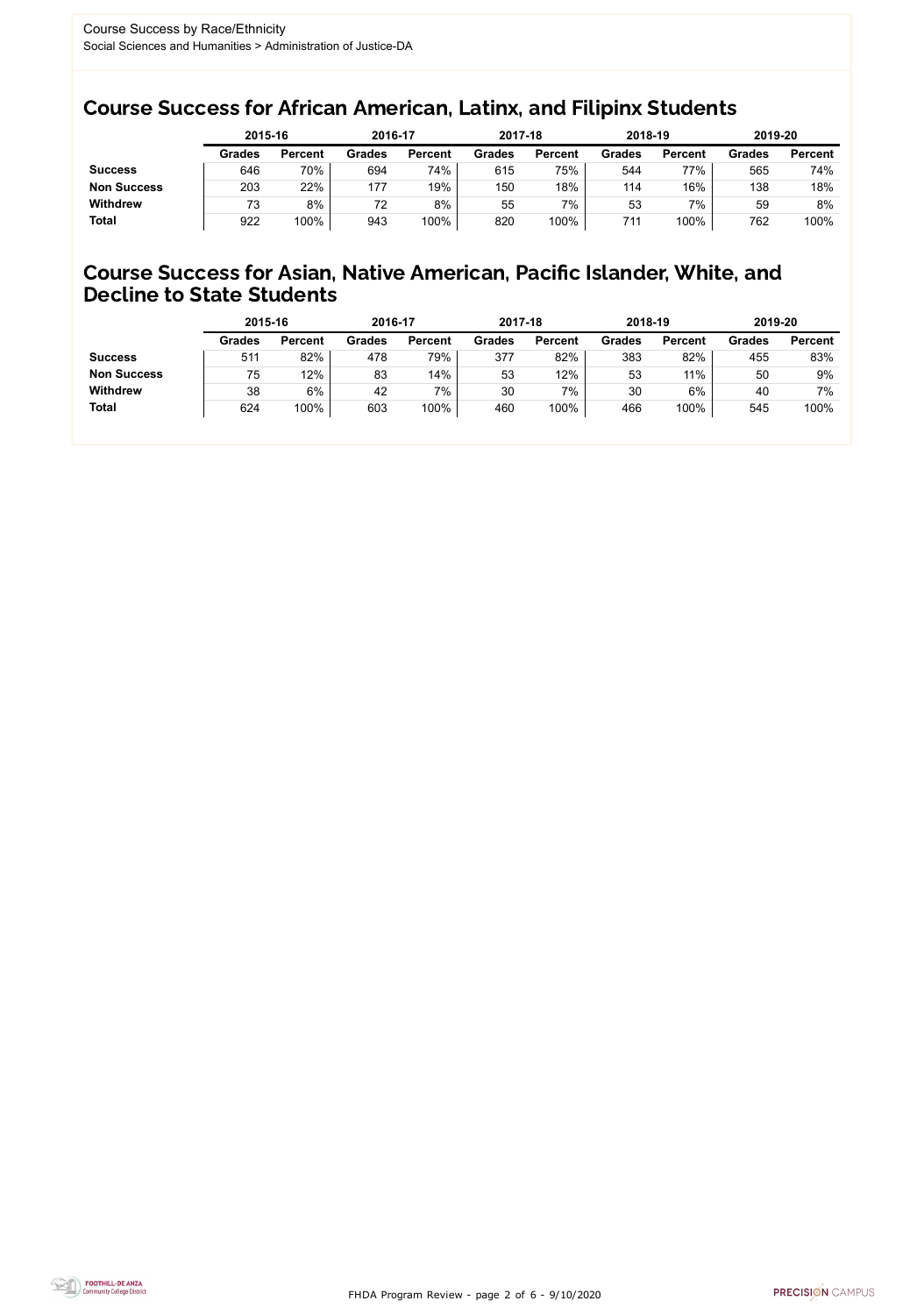

Some courses may continue to be listed but no longer have data due to renumbering or because the course was not offered in the past five years.



### by Gender

|                     | 2015-16 |                |      | 2016-17        |       | 2017-18        | 2018-19 |                | 2019-20 |                |
|---------------------|---------|----------------|------|----------------|-------|----------------|---------|----------------|---------|----------------|
|                     | Enr     | <b>Percent</b> | Enr  | <b>Percent</b> | Enr   | <b>Percent</b> | Enr     | <b>Percent</b> | Enr     | <b>Percent</b> |
| <b>Female</b>       | 689     | 45%            | 683  | 44%            | 586   | 46%            | 507     | 43%            | 698     | 53%            |
| <b>Male</b>         | 855     | 55%            | 855  | 55%            | 687   | 54%            | 667     | 57%            | 604     | 46%            |
| <b>Not Reported</b> | ▃       | 0%             |      | $1\%$          |       | 1%             |         | 0%             |         | 0%             |
| <b>Total</b>        | ,546    | 100%           | ,546 | 100%           | 1,280 | 100%           | ,177    | 100%           | 1,307   | 100%           |

### by Ethnicity

|                         | 2015-16 |                |       | 2016-17        |       | 2017-18        | 2018-19 |                | 2019-20 |                |
|-------------------------|---------|----------------|-------|----------------|-------|----------------|---------|----------------|---------|----------------|
|                         | Enr     | <b>Percent</b> | Enr   | <b>Percent</b> | Enr   | <b>Percent</b> | Enr     | <b>Percent</b> | Enr     | <b>Percent</b> |
| <b>African American</b> | 84      | 5%             | 80    | 5%             | 80    | 6%             | 43      | 4%             | 60      | 5%             |
| Asian                   | 268     | 17%            | 283   | 18%            | 218   | 17%            | 241     | 20%            | 293     | 22%            |
| <b>Filipinx</b>         | 98      | 6%             | 77    | 5%             | 74    | 6%             | 57      | 5%             | 50      | 4%             |
| Latinx                  | 740     | 48%            | 786   | 51%            | 666   | 52%            | 611     | 52%            | 652     | 50%            |
| <b>Native American</b>  | 11      | $1\%$          | 10    | $1\%$          | 28    | 2%             | 22      | 2%             | 10      | $1\%$          |
| <b>Pacific Islander</b> | 26      | 2%             | 24    | 2%             | 15    | $1\%$          | 12      | $1\%$          | 25      | 2%             |
| White                   | 289     | 19%            | 279   | 18%            | 188   | 15%            | 177     | 15%            | 188     | 14%            |
| <b>Decline to State</b> | 30      | 2%             |       | $0\%$          | 11    | $1\%$          | 14      | $1\%$          | 29      | 2%             |
| <b>Total</b>            | 1,546   | 100%           | 1,546 | 100%           | 1,280 | 100%           | 1,177   | 100%           | 1,307   | 100%           |

## by Age

|              | 2015-16 |                | 2016-17 |                | 2017-18 |                | 2018-19 |                | 2019-20 |                |
|--------------|---------|----------------|---------|----------------|---------|----------------|---------|----------------|---------|----------------|
|              | Enr     | <b>Percent</b> | Enr     | <b>Percent</b> | Enr     | <b>Percent</b> | Enr     | <b>Percent</b> | Enr     | <b>Percent</b> |
| 19 or less   | 239     | 15%            | 210     | 14%            | 168     | 13%            | 196     | 17%            | 302     | 23%            |
| $20 - 24$    | 921     | 60%            | 927     | 60%            | 758     | 59%            | 647     | 55%            | 648     | 50%            |
| 25-39        | 325     | 21%            | 332     | 21%            | 277     | 22%            | 270     | 23%            | 293     | 22%            |
| $40 +$       | 61      | 4%             |         | 5%             | 77      | 6%             | 64      | 5%             | 64      | 5%             |
| <b>Total</b> | ,546    | 100%           | ,546    | 100%           | ,280    | 100%           | 1,177   | 100%           | 1,307   | 100%           |

### by Education Level

|                           | 2015-16 |                |       | 2016-17        |       | 2017-18        | 2018-19 |                | 2019-20 |                |
|---------------------------|---------|----------------|-------|----------------|-------|----------------|---------|----------------|---------|----------------|
|                           | Enr     | <b>Percent</b> | Enr   | <b>Percent</b> | Enr   | <b>Percent</b> | Enr     | <b>Percent</b> | Enr     | <b>Percent</b> |
| <b>Bachelor or higher</b> | 57      | 4%             | 61    | 4%             | 71    | 6%             | 53      | 5%             | 98      | 7%             |
| <b>Associate</b>          | 41      | 3%             | 34    | 2%             | 40    | 3%             | 20      | 2%             | 28      | 2%             |
| <b>HS/Equivalent</b>      | ,397    | 90%            | 1,377 | 89%            | 1,125 | 88%            | 1,035   | 88%            | 1,122   | 86%            |
| <b>All Other</b>          | 51      | 3%             | 74    | 5%             | 44    | 3%             | 69      | 6%             | 59      | 5%             |
| <b>Total</b>              | ,546    | 100%           | 1,546 | 100%           | ,280  | 100%           | 1,177   | 100%           | 1,307   | 100%           |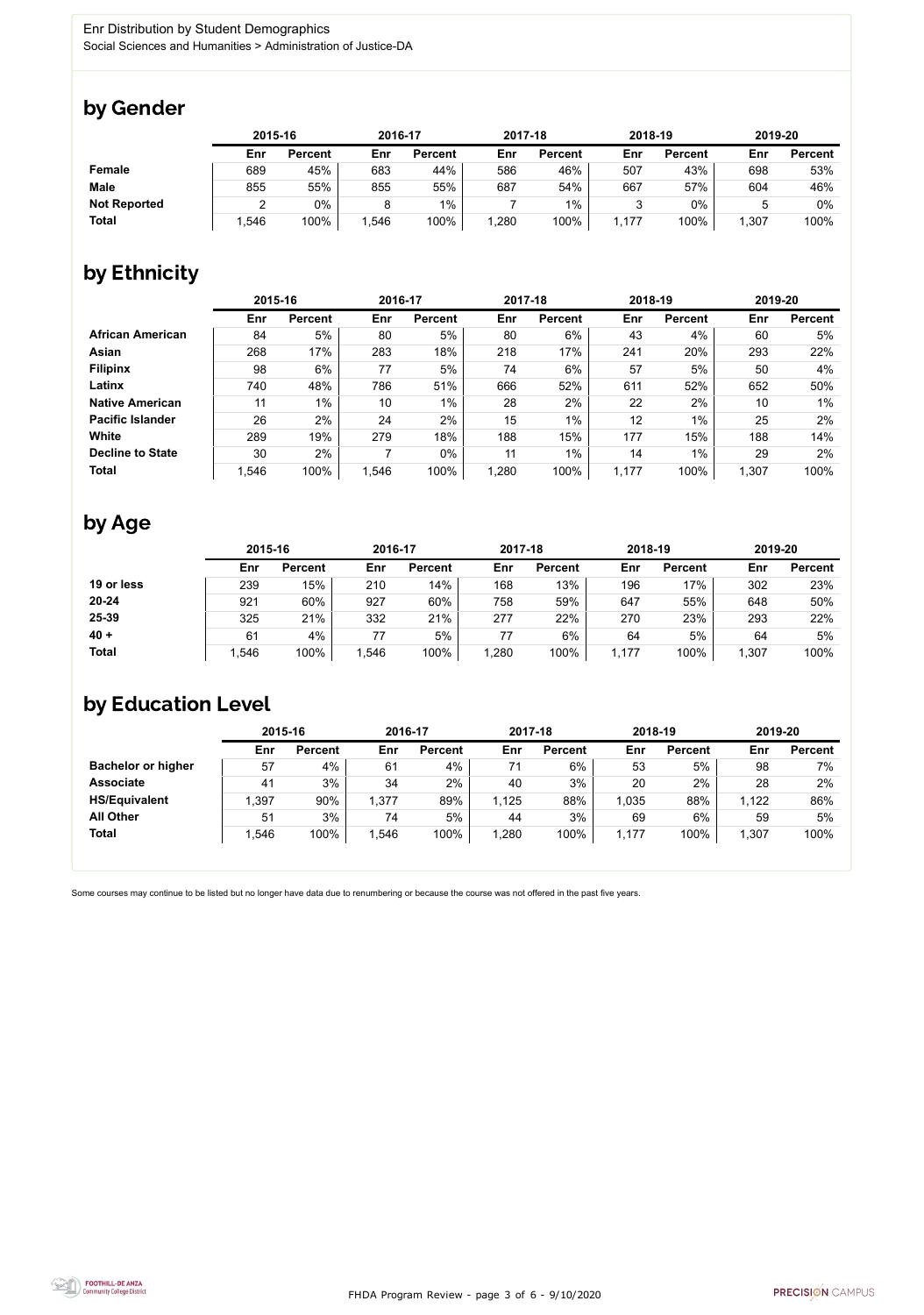FHDA Program Review - page 4 of 6 - 9/10/2020



### Success Rates by Gender Social Sciences and Humanities > Administration of Justice-DA

|                     | 2019-20        |                |                    |                 |               |                |               |                |  |  |  |  |  |
|---------------------|----------------|----------------|--------------------|-----------------|---------------|----------------|---------------|----------------|--|--|--|--|--|
|                     | <b>Success</b> |                | <b>Non Success</b> | <b>Withdrew</b> |               | <b>Total</b>   |               |                |  |  |  |  |  |
|                     | <b>Grades</b>  | <b>Percent</b> | <b>Grades</b>      | <b>Percent</b>  | <b>Grades</b> | <b>Percent</b> | <b>Grades</b> | <b>Percent</b> |  |  |  |  |  |
| <b>Female</b>       | 528            | 76%            | 110                | 16%             | 60            | 9%             | 698           | 100%           |  |  |  |  |  |
| <b>Male</b>         | 488            | 81%            | 77                 | 13%             | 39            | 6%             | 604           | 100%           |  |  |  |  |  |
| <b>Not Reported</b> | Д              | 80%            |                    | 20%             |               | $0\%$          |               | 100%           |  |  |  |  |  |
| All                 | 1,020          | 78%            | 188                | 14%             | 99            | 8%             | 1,307         | 100%           |  |  |  |  |  |

|                     |                | 2018-19        |                    |                |                 |                |               |                |  |  |  |  |  |
|---------------------|----------------|----------------|--------------------|----------------|-----------------|----------------|---------------|----------------|--|--|--|--|--|
|                     | <b>Success</b> |                | <b>Non Success</b> |                | <b>Withdrew</b> |                | <b>Total</b>  |                |  |  |  |  |  |
|                     | <b>Grades</b>  | <b>Percent</b> | <b>Grades</b>      | <b>Percent</b> | <b>Grades</b>   | <b>Percent</b> | <b>Grades</b> | <b>Percent</b> |  |  |  |  |  |
| <b>Female</b>       | 394            | 78%            | 76                 | 15%            | 37              | 7%             | 507           | 100%           |  |  |  |  |  |
| <b>Male</b>         | 530            | 79%            | 91                 | 14%            | 46              | 7%             | 667           | 100%           |  |  |  |  |  |
| <b>Not Reported</b> |                | 100%           |                    | $0\%$          | U               | $0\%$          |               | 100%           |  |  |  |  |  |
| All                 | 927            | 79%            | 167                | 14%            | 83              | 7%             | 1,177         | 100%           |  |  |  |  |  |

|                     |                | 2017-18        |                    |                |                 |                |               |                |  |  |  |  |  |
|---------------------|----------------|----------------|--------------------|----------------|-----------------|----------------|---------------|----------------|--|--|--|--|--|
|                     | <b>Success</b> |                | <b>Non Success</b> |                | <b>Withdrew</b> |                |               | <b>Total</b>   |  |  |  |  |  |
|                     | <b>Grades</b>  | <b>Percent</b> | <b>Grades</b>      | <b>Percent</b> | <b>Grades</b>   | <b>Percent</b> | <b>Grades</b> | <b>Percent</b> |  |  |  |  |  |
| Female              | 448            | 76%            | 84                 | 14%            | 54              | 9%             | 586           | 100%           |  |  |  |  |  |
| <b>Male</b>         | 538            | 78%            | 118                | 17%            | 31              | 5%             | 687           | 100%           |  |  |  |  |  |
| <b>Not Reported</b> | 6              | 86%            |                    | 14%            | 0               | $0\%$          |               | 100%           |  |  |  |  |  |
| All                 | 992            | 78%            | 203                | 16%            | 85              | 7%             | ,280          | 100%           |  |  |  |  |  |

|                     |               | 2016-17                              |               |                |               |                 |               |                |  |  |
|---------------------|---------------|--------------------------------------|---------------|----------------|---------------|-----------------|---------------|----------------|--|--|
|                     |               | <b>Non Success</b><br><b>Success</b> |               |                |               | <b>Withdrew</b> | <b>Total</b>  |                |  |  |
|                     | <b>Grades</b> | <b>Percent</b>                       | <b>Grades</b> | <b>Percent</b> | <b>Grades</b> | <b>Percent</b>  | <b>Grades</b> | <b>Percent</b> |  |  |
| <b>Female</b>       | 535           | 78%                                  | 98            | 14%            | 50            | 7%              | 683           | 100%           |  |  |
| <b>Male</b>         | 629           | 74%                                  | 162           | 19%            | 64            | 7%              | 855           | 100%           |  |  |
| <b>Not Reported</b> | 8             | 100%                                 |               | 0%             |               | $0\%$           |               | 100%           |  |  |
| All                 | 1,172         | 76%                                  | 260           | 17%            | 114           | 7%              | ,546          | 100%           |  |  |

|                     |                | 2015-16            |               |                |               |                |               |                |  |  |
|---------------------|----------------|--------------------|---------------|----------------|---------------|----------------|---------------|----------------|--|--|
|                     | <b>Success</b> | <b>Non Success</b> |               | Withdrew       |               | <b>Total</b>   |               |                |  |  |
|                     | <b>Grades</b>  | <b>Percent</b>     | <b>Grades</b> | <b>Percent</b> | <b>Grades</b> | <b>Percent</b> | <b>Grades</b> | <b>Percent</b> |  |  |
| Female              | 489            | 71%                | 145           | 21%            | 55            | 8%             | 689           | 100%           |  |  |
| <b>Male</b>         | 666            | 78%                | 133           | 16%            | 56            | 7%             | 855           | 100%           |  |  |
| <b>Not Reported</b> | ◠              | 100%               | 0             | $0\%$          | ν             | $0\%$          |               | 100%           |  |  |
| All                 | 1,157          | 75%                | 278           | 18%            | 111           | 7%             | ,546          | 100%           |  |  |

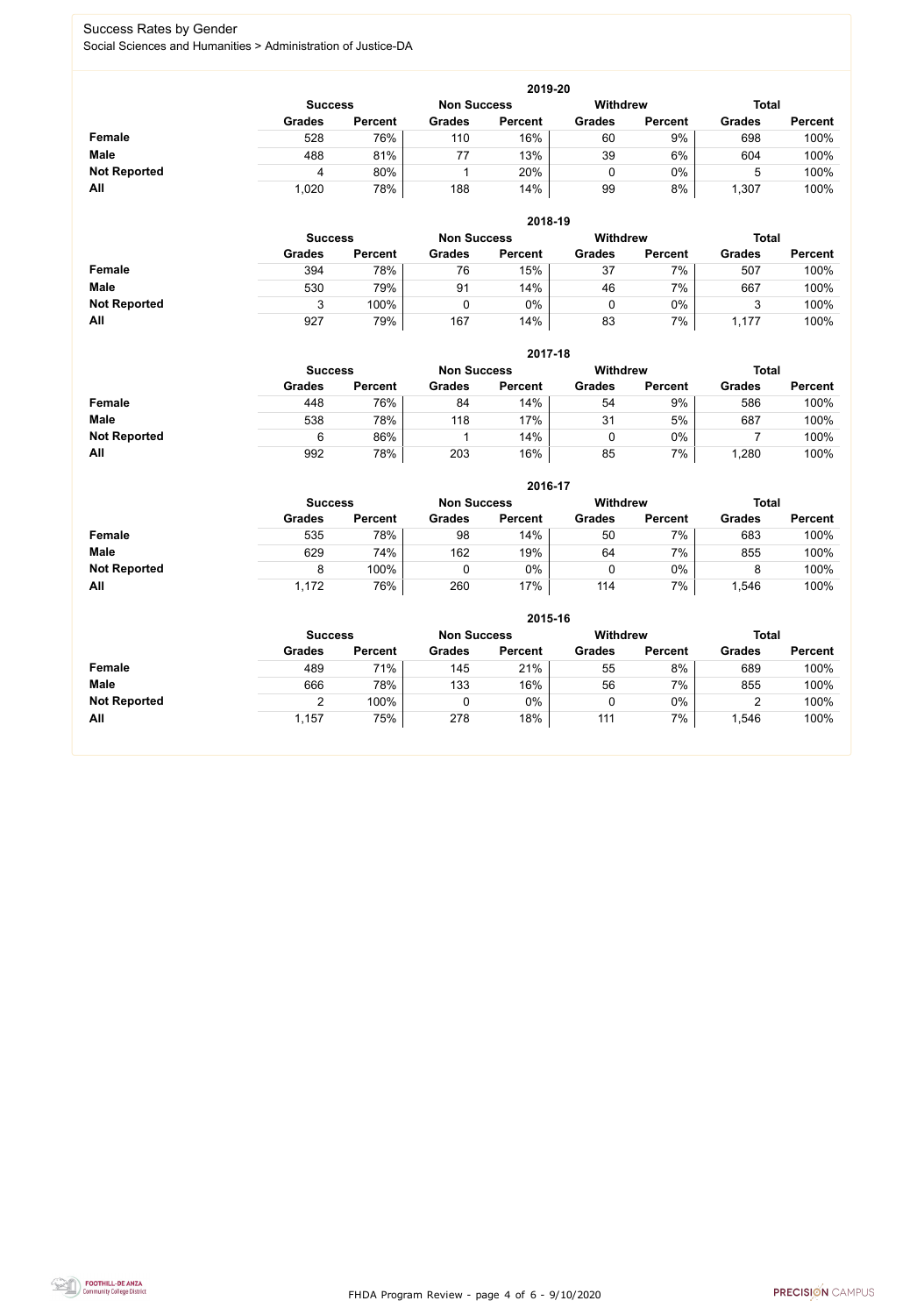FHDA Program Review - page 5 of 6 - 9/10/2020



### Success Rates by Age Social Sciences and Humanities > Administration of Justice-DA

|            |                |                |               | 2019-20            |               |                 |               |                |
|------------|----------------|----------------|---------------|--------------------|---------------|-----------------|---------------|----------------|
|            | <b>Success</b> |                |               | <b>Non Success</b> |               | <b>Withdrew</b> | <b>Total</b>  |                |
|            | <b>Grades</b>  | <b>Percent</b> | <b>Grades</b> | <b>Percent</b>     | <b>Grades</b> | <b>Percent</b>  | <b>Grades</b> | <b>Percent</b> |
| 19 or less | 229            | 76%            | 59            | 20%                | 14            | 5%              | 302           | 100%           |
| $20 - 24$  | 511            | 79%            | 87            | 13%                | 50            | 8%              | 648           | 100%           |
| 25-39      | 224            | 76%            | 37            | 13%                | 32            | 11%             | 293           | 100%           |
| $40 +$     | 56             | 88%            | 5             | 8%                 | 3             | 5%              | 64            | 100%           |
| All        | 1,020          | 78%            | 188           | 14%                | 99            | 8%              | 1,307         | 100%           |

|            |                |                |                                       | 2018-19        |               |                |               |                |
|------------|----------------|----------------|---------------------------------------|----------------|---------------|----------------|---------------|----------------|
|            | <b>Success</b> |                | <b>Withdrew</b><br><b>Non Success</b> |                |               | <b>Total</b>   |               |                |
|            | <b>Grades</b>  | <b>Percent</b> | <b>Grades</b>                         | <b>Percent</b> | <b>Grades</b> | <b>Percent</b> | <b>Grades</b> | <b>Percent</b> |
| 19 or less | 139            | 71%            | 43                                    | 22%            | 14            | 7%             | 196           | 100%           |
| $20 - 24$  | 526            | 81%            | 84                                    | 13%            | 37            | 6%             | 647           | 100%           |
| 25-39      | 209            | 77%            | 35                                    | 13%            | 26            | 10%            | 270           | 100%           |
| $40 +$     | 53             | 83%            | 5                                     | 8%             | 6             | 9%             | 64            | 100%           |
| All        | 927            | 79%            | 167                                   | 14%            | 83            | 7%             | 1,177         | 100%           |

|            |                |                |               | 2017-18            |                 |                |               |                |
|------------|----------------|----------------|---------------|--------------------|-----------------|----------------|---------------|----------------|
|            | <b>Success</b> |                |               | <b>Non Success</b> | <b>Withdrew</b> |                | <b>Total</b>  |                |
|            | <b>Grades</b>  | <b>Percent</b> | <b>Grades</b> | <b>Percent</b>     | <b>Grades</b>   | <b>Percent</b> | <b>Grades</b> | <b>Percent</b> |
| 19 or less | 114            | 68%            | 44            | 26%                | 10              | 6%             | 168           | 100%           |
| $20 - 24$  | 584            | 77%            | 120           | 16%                | 54              | 7%             | 758           | 100%           |
| 25-39      | 226            | 82%            | 35            | 13%                | 16              | 6%             | 277           | 100%           |
| $40 +$     | 68             | 88%            | 4             | 5%                 | 5               | 6%             | 77            | 100%           |
| All        | 992            | 78%            | 203           | 16%                | 85              | 7%             | ,280          | 100%           |

|            |                |                |               | 2016-17            |                 |                |               |                |
|------------|----------------|----------------|---------------|--------------------|-----------------|----------------|---------------|----------------|
|            | <b>Success</b> |                |               | <b>Non Success</b> | <b>Withdrew</b> |                | <b>Total</b>  |                |
|            | <b>Grades</b>  | <b>Percent</b> | <b>Grades</b> | <b>Percent</b>     | <b>Grades</b>   | <b>Percent</b> | <b>Grades</b> | <b>Percent</b> |
| 19 or less | 141            | 67%            | 46            | 22%                | 23              | 11%            | 210           | 100%           |
| $20 - 24$  | 703            | 76%            | 168           | 18%                | 56              | 6%             | 927           | 100%           |
| 25-39      | 263            | 79%            | 40            | 12%                | 29              | 9%             | 332           | 100%           |
| $40 +$     | 65             | 84%            | 6             | 8%                 | 6               | 8%             | 77            | 100%           |
| All        | 1,172          | 76%            | 260           | 17%                | 114             | 7%             | 1,546         | 100%           |

|            |                |                    |               | 2015-16         |               |                |               |                |
|------------|----------------|--------------------|---------------|-----------------|---------------|----------------|---------------|----------------|
|            | <b>Success</b> | <b>Non Success</b> |               | <b>Withdrew</b> |               | <b>Total</b>   |               |                |
|            | <b>Grades</b>  | <b>Percent</b>     | <b>Grades</b> | <b>Percent</b>  | <b>Grades</b> | <b>Percent</b> | <b>Grades</b> | <b>Percent</b> |
| 19 or less | 173            | 72%                | 52            | 22%             | 14            | 6%             | 239           | 100%           |
| $20 - 24$  | 684            | 74%                | 172           | 19%             | 65            | 7%             | 921           | 100%           |
| 25-39      | 249            | 77%                | 50            | 15%             | 26            | 8%             | 325           | 100%           |
| $40 +$     | 51             | 84%                | 4             | 7%              | 6             | 10%            | 61            | 100%           |
| All        | 1,157          | 75%                | 278           | 18%             | 111           | 7%             | 1,546         | 100%           |